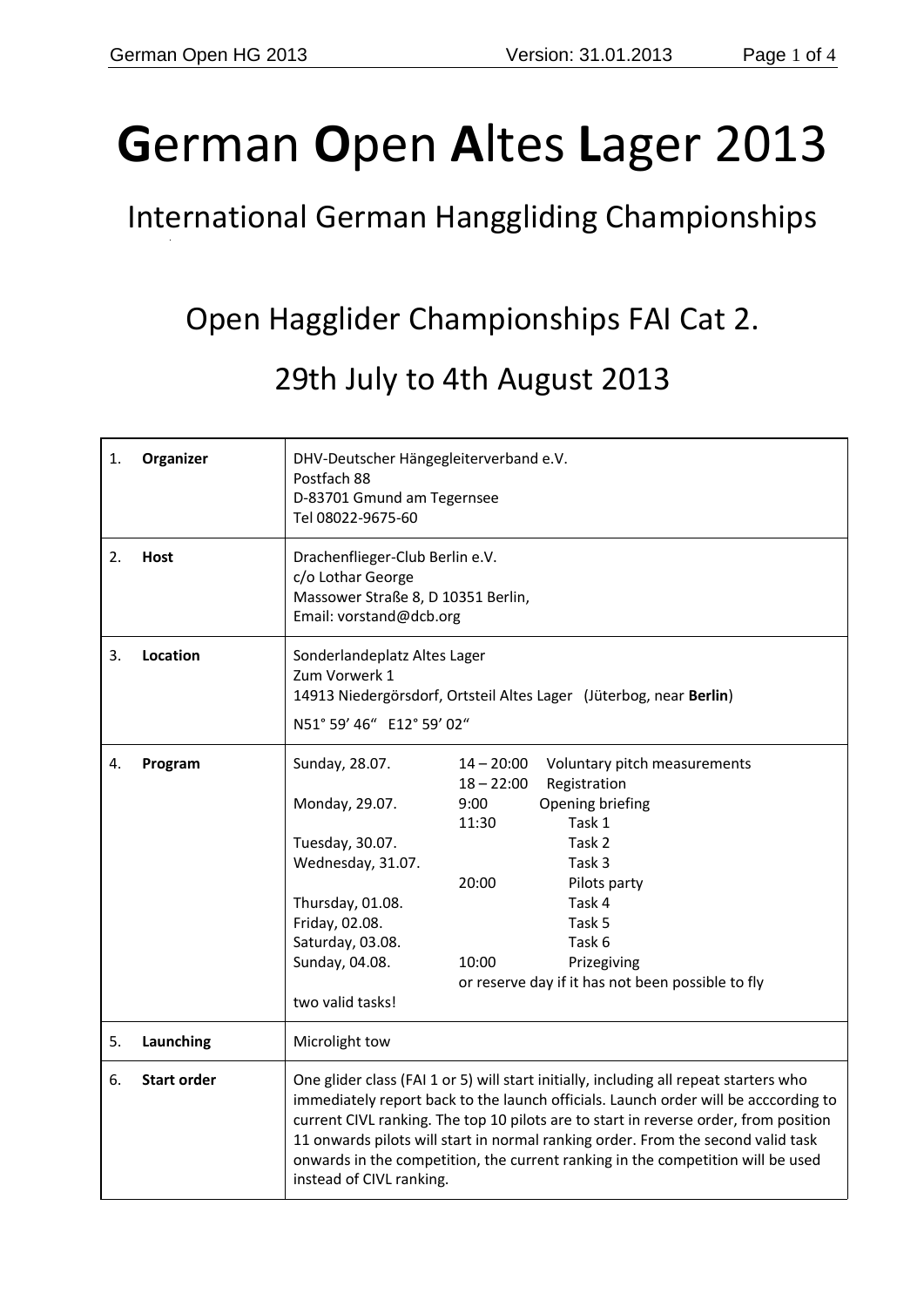| 7. | <b>Repeat starts</b>              | A pilot who has landed may re-start. Repeat starters are to start in the order that<br>they report to the launch manager at the end of the regular start list. Should the<br>second class already have begun launching, then repeat starters will be added to<br>the end of this list (mixed start order). |  |
|----|-----------------------------------|------------------------------------------------------------------------------------------------------------------------------------------------------------------------------------------------------------------------------------------------------------------------------------------------------------|--|
| 8. | <b>Competition offices</b>        | In the flat building at the airstrip                                                                                                                                                                                                                                                                       |  |
| 9. | Competition<br>classes            | FAI 1 and FAI 5 (Women and men)                                                                                                                                                                                                                                                                            |  |
|    | 10. Competition<br>director       | Dieter Münchmeyer                                                                                                                                                                                                                                                                                          |  |
|    | 11. <b>Jury</b>                   | Will be named before competition start                                                                                                                                                                                                                                                                     |  |
|    | 12. Scorer                        | <b>Willy Kuck</b>                                                                                                                                                                                                                                                                                          |  |
|    | 13. Rules                         | in the following order<br>1. This document / notices at the competition office<br>2. DHV competition regulations<br>3. FAI Sporting Code                                                                                                                                                                   |  |
|    | 14. Participants                  | Maximum 70 pilots may participate. Pilots may be from the German league,<br>National Team 2013, German pilots, foreign pilots or otherwise qualified pilots in<br>accordance with the DHV competition regulations.                                                                                         |  |
|    | 15. Documentation                 | Documentation is to be per GPS tracklog with altitude recording. (Every pilot must<br>bring an appropriate download cable. A backup instrument is recommended).                                                                                                                                            |  |
|    | 16. Scoring software              | GpsDump, FS Comp                                                                                                                                                                                                                                                                                           |  |
|    | 17. Scoring formula               | GAP 2008 with the following settings<br>- Use Distance Points<br>- Use Time Points<br>- Use Arrival Position Points (only during Race)<br>- Use Leading Points (only during Race)                                                                                                                          |  |
|    | 18. Championship<br><b>Titles</b> | International German Open 2013 FAI Class 1 (Flex Wings)<br>٠<br>International German Open 2013 FAI Class 5 (Rigid Wings)<br>٠<br>Deutscher Meister 2013 Hängegleiter FAI Class 1<br>Deutscher Meister Starre Hängegleiter FAI Class 5<br>٠                                                                 |  |
|    | 19. Radios                        | Participants are recommended to use radios. LPD radios and Air Traffic Control<br>radios will be used at the airstrip.                                                                                                                                                                                     |  |
|    | 20. Airstrip telephone<br>no.     | +49 (0) 33741 80798                                                                                                                                                                                                                                                                                        |  |
|    | 21. Liability                     | All pilots participate at their own risk. Liable claims against the Organizer and Host<br>and all helpers will not be permitted in accordance with current legislation. (See<br>liability disclaimer).                                                                                                     |  |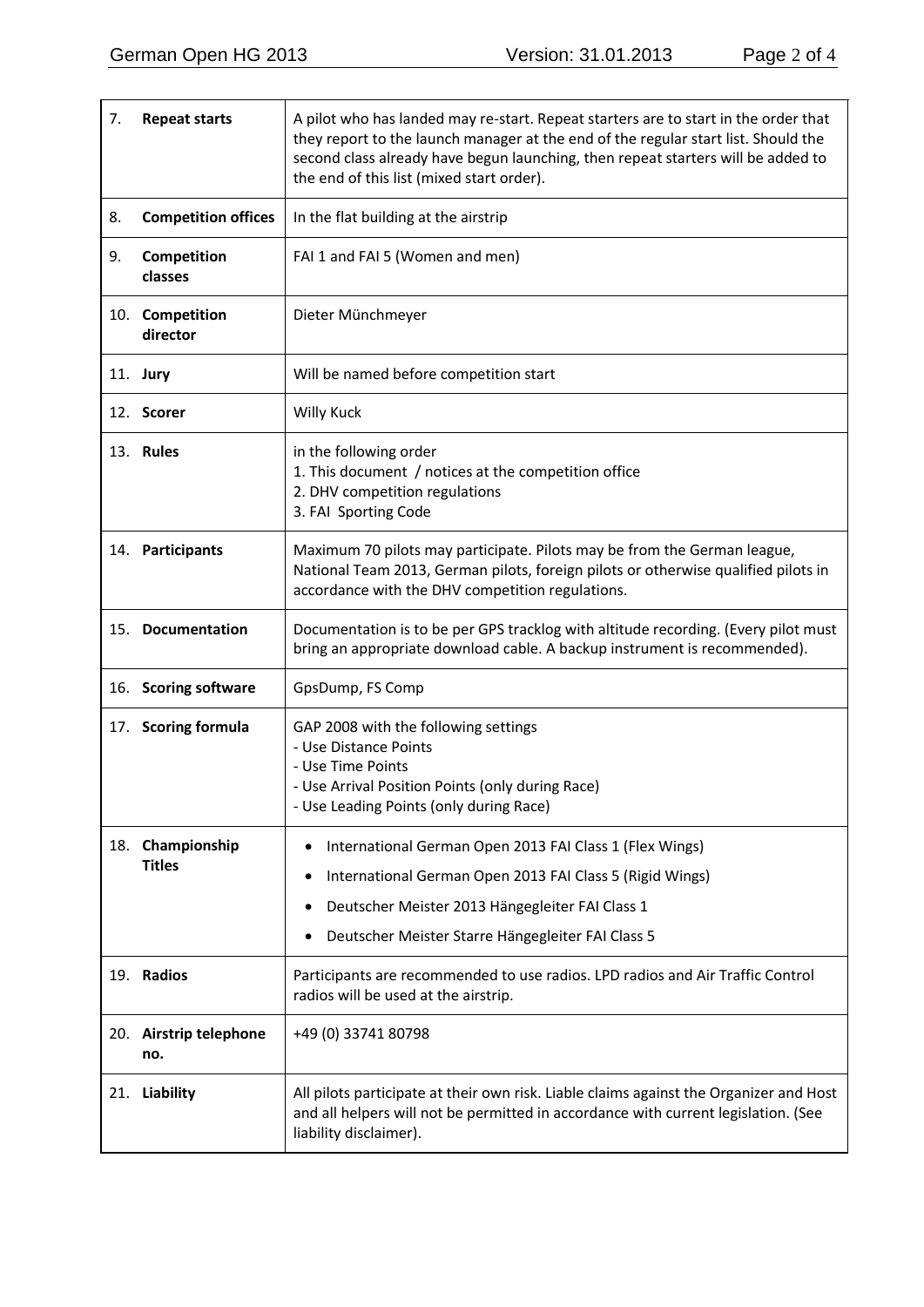| 22. Requirements          | Equipment                                                                                                                                                                                                                                                                                                                                                        |
|---------------------------|------------------------------------------------------------------------------------------------------------------------------------------------------------------------------------------------------------------------------------------------------------------------------------------------------------------------------------------------------------------|
|                           | 1. All air sport equipment must have a type test certificate recognised in<br>Germany.                                                                                                                                                                                                                                                                           |
|                           | 2. Prototype airsports equipment in accordance with FAI Sporting Codes Sect.<br>7A, Version 2012, for uncertified gliders Section 12.2.2.2 and Section<br>12.2.3.2. Pilots must provide appropriate test protocol documentation.                                                                                                                                 |
|                           | Helmet tested in accordance with EN 966                                                                                                                                                                                                                                                                                                                          |
|                           | Valid licence or foreign licence with additional endorsements for microlight tow<br>launching.                                                                                                                                                                                                                                                                   |
|                           | Valid third party insurance                                                                                                                                                                                                                                                                                                                                      |
|                           | FAI Sport licence for 2013 (must be valid at registration!).                                                                                                                                                                                                                                                                                                     |
|                           | Signed Liability and Participation agreement documents for DHV competitions.                                                                                                                                                                                                                                                                                     |
|                           | All documents will be examined at registration.                                                                                                                                                                                                                                                                                                                  |
| 23. Pitch<br>measurements | Hangglider pitch measurements will be conducted (for Class 1 hanggliders) in<br>accordance with FAI regulations valid at the time this document is published.                                                                                                                                                                                                    |
|                           | One day prior to the first task, a voluntary pitch measurement will be offered for all<br>pilots.                                                                                                                                                                                                                                                                |
|                           | Measurements during the competition will normally be conducted at the landing<br>field, but may under special circumstances also be performed at the launch site. All<br>results apart from those obtained at voluntary measurements, will be publicised.                                                                                                        |
|                           | Measurements will be performed by horizontally levelling the glider in both pitch<br>and roll axes. Maximum VG will then be applied. Angular measurements of batten<br>limiters relative to the keel tube will be used to determine batten height settings.<br>Should a different measurement method be defined by the testing center then this<br>will be used. |
|                           | All gliders must have their batten limiters set in accordance with an FAI recognised<br>testing center. All gliders with settings lower than the certification values will not<br>be allowed to start. All measurements will be reported to the competition director.                                                                                            |
|                           | Should settings on a glider be measured to be lower than the certification values on<br>landing after a task, then penalties in accordance with cloud entry rules FAI section<br>7a will be applied. The pilot must also re-adjust the glider and may only start again<br>once the glider has be re-measured and correct values are verified.                    |
|                           | Measurements will be made with an electronic protractor with a resolution of 0.1<br>degrees or better. In accordance with CIVL SC-HG 2012 the sum of all deviations<br>may be maximum 1 degree. Deviations within this tolerance will not be penalised.<br>Pilots will be informed of the deviations and must sign that they recognise the<br>consequences.      |
| 24. Start fee             | For registrations until 22.06.2013 the start fee is 120,- €, later registrations will be<br>charged at 160,- €. Payment by bank transfer to the following account:                                                                                                                                                                                               |
|                           | Drachenflieger-Club Berlin e.V.<br>Mittelbrandenburgische Sparkasse Potsdam<br>Konto: 3632000351<br>Bankleitzahl: 16050000<br>IBAN: DE60160500003632000351                                                                                                                                                                                                       |